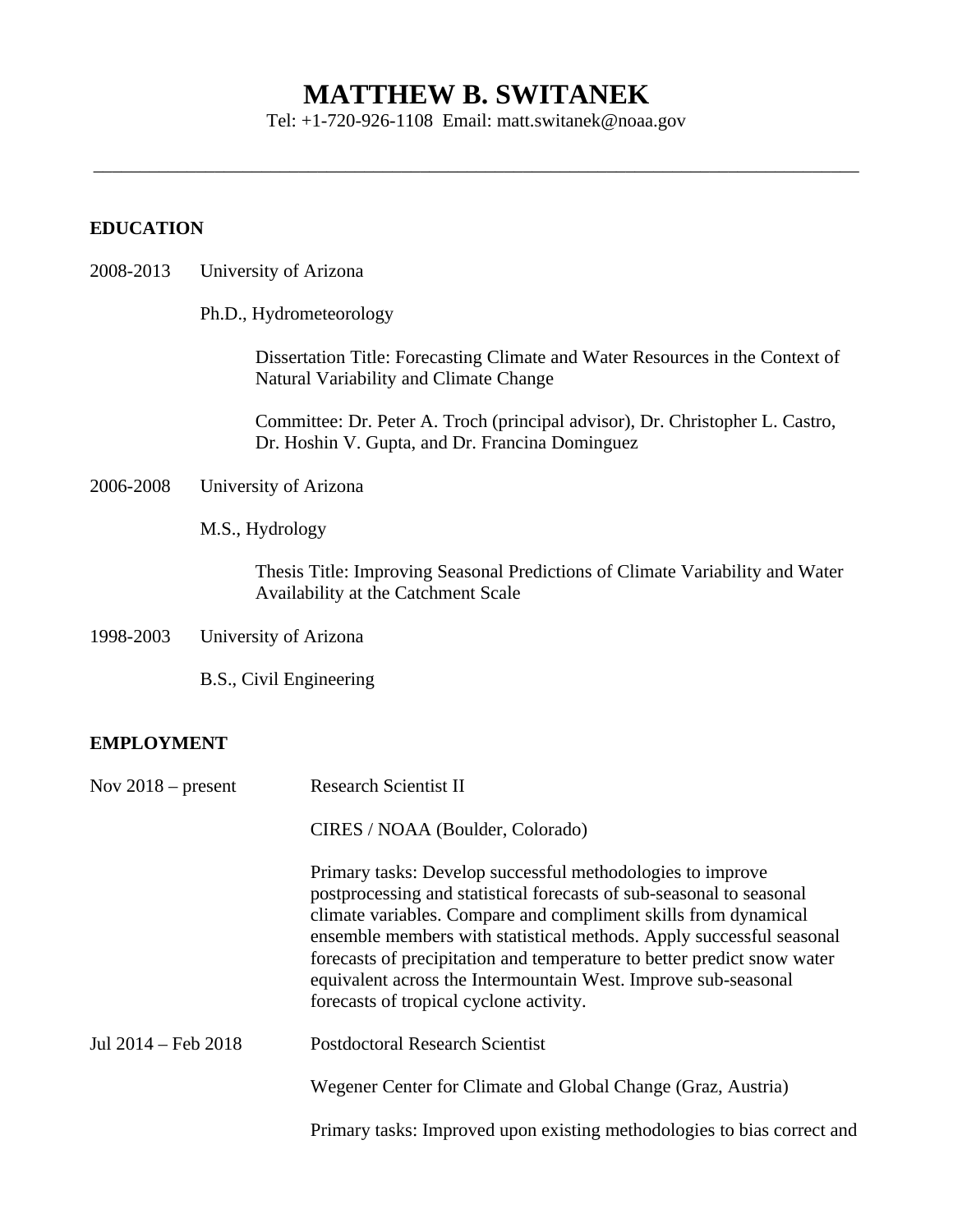|                       | downscale climate model output. Developed and implemented a<br>univariate bias correction scheme that preserves modeled changes<br>between two time periods. Additionally, I formulated and implemented<br>an algorithm to effectively downscale precipitation from lower to higher<br>gridded resolutions. This was performed using a conditional transformed<br>multivariate Gaussian model. The simulated fields had the expected<br>covariance structure, while maintaining tail dependence. |
|-----------------------|--------------------------------------------------------------------------------------------------------------------------------------------------------------------------------------------------------------------------------------------------------------------------------------------------------------------------------------------------------------------------------------------------------------------------------------------------------------------------------------------------|
| Aug – Sep 2013        | Hydrometeorologist                                                                                                                                                                                                                                                                                                                                                                                                                                                                               |
|                       | The Nature Conservancy / Climate Assessment for the Southwest<br>(Tucson, USA)                                                                                                                                                                                                                                                                                                                                                                                                                   |
|                       | Primary tasks: Assessed climate change impacts on streamflow<br>volumes and extremes in the Gila River Basin, New Mexico. Bias<br>corrected an ensemble of 5 dynamically downscaled GCMs, and<br>subsequently used the climatic variables to force the VIC hydrologic<br>model to obtain projected streamflows. The project was collaborative and<br>included climate scientists, hydrologists, water resource managers, and<br>ecologists.                                                      |
| Aug $2006 - Aug 2013$ | <b>Research Assistant</b>                                                                                                                                                                                                                                                                                                                                                                                                                                                                        |
|                       | University of Arizona / Bureau of Reclamation (Tucson, USA)                                                                                                                                                                                                                                                                                                                                                                                                                                      |
|                       | Primary tasks: Carried out a variety of projects related to climate<br>variability and climate change, and modeled how these processes<br>translated to changes in water availability. These projects involved other<br>academics and professionals from hydrology, meteorology,<br>dendrochronology, agricultural economics, along with water resource<br>institutions and policy makers.                                                                                                       |

## **RESEARCH INTERESTS**

My main interest is focusing on the impacts that climate variability and change are expected to have on water availability and natural hazards. In this effort, I strive to develop new and innovative subseasonal to seasonal prediction models, in addition to downscaling and bias correction methodologies for General Circulation Models (or Regional Climate Models). All of my research efforts strive to provide better operational guidance to assist the decision-making process of resource managers. My ongoing goal is to provide accurate climate data that is relevant and accessible to other scientists, stakeholders, and the general public.

# **SKILLS**

- Proficient at the Python programming language to perform data processing, statistical analyses (regression, eigen analysis, statistical significance), modeling, and visualization
- Experience with algorithm design and implementation in Python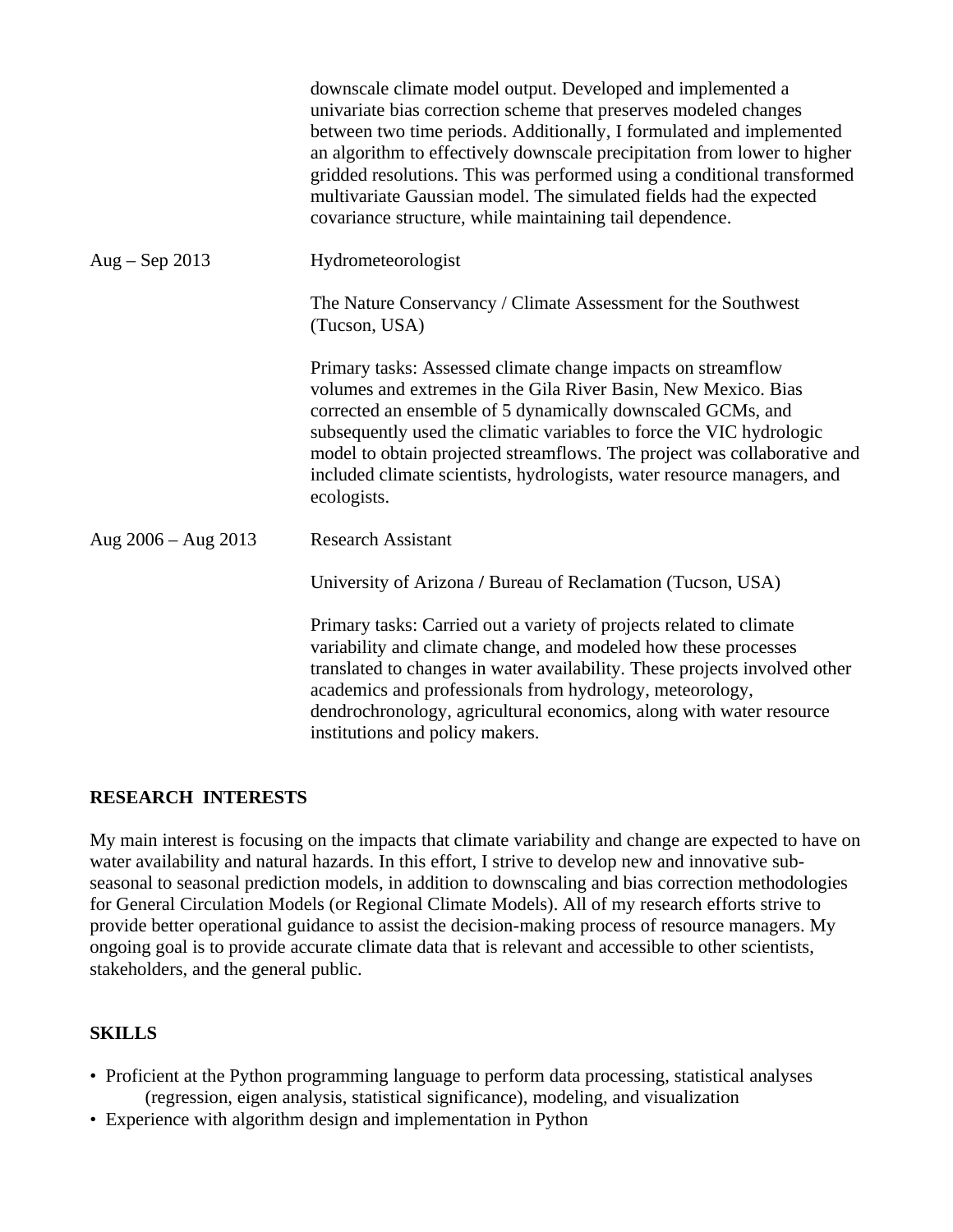- Very skilled performing tasks in Windows and Unix operating systems
- Experienced using GIS software such as SAGA or ESRI
- Other technical skills include Excel, Word, Powerpoint, Matlab, SQLite

## **RESEARCH SKILLS**

- Created original bias-correction and downscaling methods in order to provide ensembles of projected changes to precipitation and temperature
- Experienced in scripting in Python with very large data sets, data manipulation, data visualization, model prediction and simulation, and significance testing
- Have worked in teams across disciplines, most recently with a group of hydrologists and meteorologists
- Proficient with the Variable Infiltration Capacity (VIC) hydrologic model under present and future climate scenarios
- Model calibration using the Shuffled Complex Evolution (SCE) algorithm

# **PUBLICATIONS**

- Switanek, M. B., Barsugli, J. J., Scheuerer, M., and Hamill, T. M., 2020: Present and past sea surface temperatures: a recipe for better seasonal climate forecasts. *Weather and Forecasting*, **35**, 1221- 1234, doi:10.1175/WAF-D-19-0241.1.
- Scheuerer, M., Switanek, MB; Worsnop, RP; Hamill, TM, 2020: Using artificial neural networks for generating probabilistic subseasonal precipitation forecasts over California. *Monthly Weather Review*, **148**, 3489-3506, doi:10.1175/MWR-D-20-0096.1.
- Switanek, M. B., Troch, P. A., Castro, C. L., Leuprecht, A., Chang, H.-I, Mukherjee, R., and Demaria, E. M. C., 2017: Scaled distribution mapping: a bias correction method that preserves raw climate model projected changes. *Hydrology and Earth System Sciences*, **21**, 2649–2666, doi:10.5194/hess-21-2649-2017.
- Switanek, M., Crailsheim, K., Truhetz, H., and Brodschneider, R., 2017: Modelling seasonal effects of temperature and precipitation on honey bee winter mortality in a temperate climate. *Science of the Total Environment*, **579**, 1581-1587, doi:10.1016/j.scitotenv.2016.11.178.
- Reszler, C., Switanek, M. B., and Truhetz, H., 2018: Convection-permitting regional climate simulations for representing floods in small and medium sized catchments in the Eastern Alps, *Natural Hazards and Earth System Sciences*, **18**, 2653-2674, doi:10.5194/nhess-18-2653-2018.
- Haas, J., Birk, S., and Switanek, M., 2018: Analysis of hydrological data with correlation matrices: Technical implementation and possible applications, *Environmental Earth Sciences,* **77**, 310 (2018), doi:10.1007/s12665-018-7469-4*.*
- Gori, D., Cooper, M. S., Soles, E. S., Stone, M., Morrison, R., Turner, T. F., Propst, D. L., Garfin, G., Switanek, M., Chang, H., Bassett, S., Haney, J., Lyons, D., Horner, M., Dahm, C. N., Frey, J. K., Kindscher, K., Walker, H. A., and Bogan, M. T., 2014: Gila River Flow Needs Assessment. A report by The Nature Conservancy, doi:10.13140/2.1.4301.1521.
- Switanek, M. B., and Troch, P. A., 2011: Decadal prediction of Colorado River streamflow anomalies using ocean-atmosphere teleconnections. *Geophysical Research Letters*, **38**, L23404, doi:10.1029/2011GL049644.
- Switanek, M. B., Troch, P. A., and Castro, C. L., 2009: Improving seasonal predictions of climate variability and water availability at the catchment scale. *Journal of Hydrometeorology*, **10**, 1521- 1533, doi:10.1175/2009JHM1073.1.